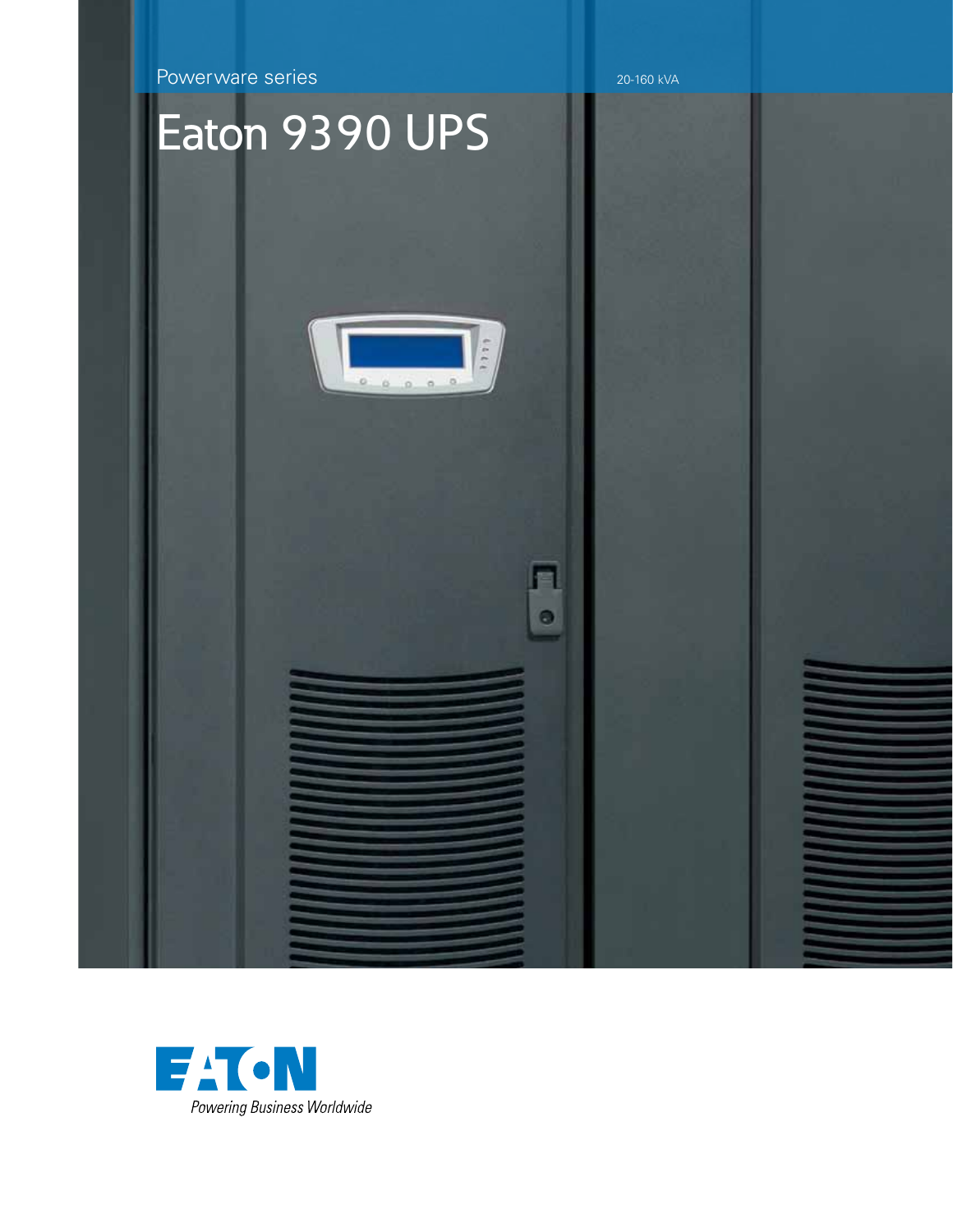### Innovative design delivers industry-leading power performance

The Eaton® 9390 is a double-conversion uninterruptible power system (UPS) that resolves all utility power problems and supplies clean, continuous, uninterruptible power to connected equipment. Whether you're selecting a UPS for a branch office, manufacturing floor, medical facility, or data center, there's a 9390 model that delivers just the right combination of performance and price for your needs.

#### Features and Benefits

- Transformer-less design
	- Increased efficiency over transformer-based UPSs
	- Smaller footprint and higher power density
	- Lower installation and shipping costs
- Flexible Installation
	- Mount directly next to a wall or even in a corner.
	- Completely accessible for service and maintenance from front panel
	- Top and bottom cable entry
- Voltage Options
	- Conventional 208V and 480V for standard US system designs
	- Available 400V for higher efficiency US system designs
- Powerware Hot Sync
	- Easily expand system capacity
	- Sync parallel configurations without fail-prone control wires
- Advanced Battery Management
	- Cyclical battery charging increases service life of batteries, reducing total cost of ownership
	- Sophisticated battery condition monitoring, testing, and alerts identify potential problems before they affect your load
- Low Total Harmonic Distortion
	- Low input THD ensures compatibility with extended backup power sources (generators).
	- Low output THD provides clean pure power to operate the load safely and efficiently
- Complete line of system accessories
	- Battery cabinets
	- Integrated distribution cabinets
	- Integrated accessory cabinets



**20-80 kVA**

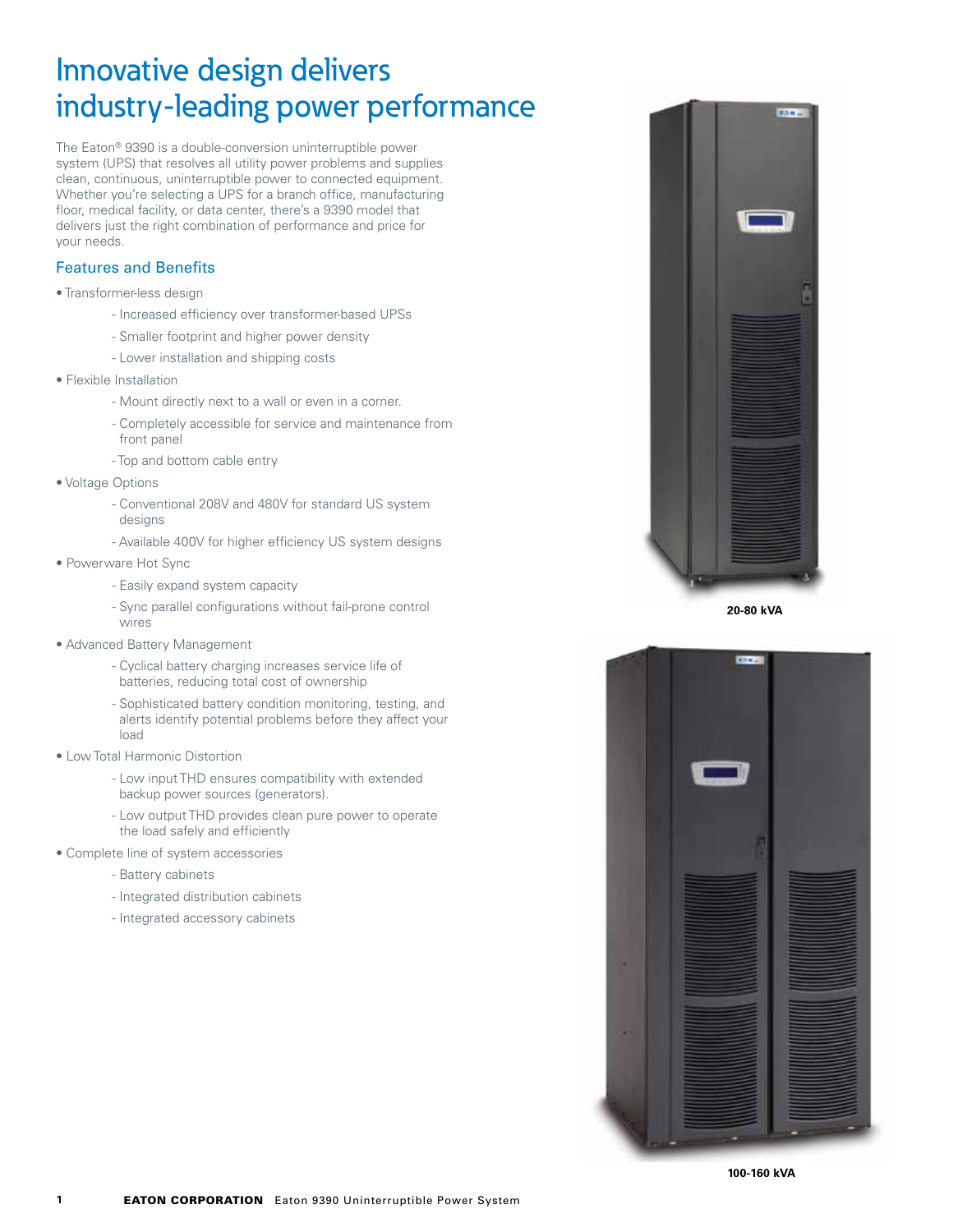## High efficiency options reducing costs and wasted energy

#### Energy Saver System

The 9390 has delivered excellent energy efficiency since its introduction to the market, helping facilities save thousands in energy costs over traditional UPS designs. Now with the available Energy Saver System (ESS), the 9390 achieves over 99 percent efficiency no matter how large or small the load. This additional energy savings is achieved through advanced power core technology, and continues to provide the load with maximum protection. Unlike traditional "eco" modes, ESS is not just a utility bypass. The load is always protected. Learn more at **eaton.com/ESS**



### Energy Saver System vs. Legacy UPS

| <b>CRITICAL LOAD</b>                                | 50 kW           | 125 kW          | <b>250 kW</b>   |
|-----------------------------------------------------|-----------------|-----------------|-----------------|
| (energy + demand) per $kW$ hr <b>ELECTRIC COSTS</b> | \$0.11          | \$0.11          | \$0.11          |
| <b>LEGACY UPS EFFICIENCY</b>                        | 92.5%           | 92.5%           | 93%             |
| <b>EATON ESS UPS EFFICIENCY</b>                     | 99%             | 99%             | 99%             |
| <b>3-YEAR ANNUAL ENERGY SAVINGS</b>                 | 145 MW hr       | 363 MW hr       | 670 MW hr       |
| 3-YEAR ANNUAL CO, SAVINGS                           | 104 METRIC TONS | 261 METRIC TONS | 481 METRIC TONS |
| ANNUAL ELECTRICAL COST SAVINGS*                     | \$15,972        | \$39,929        | \$73,715        |

\* Includes savings realized through minimizing UPS energy losses and reduced cooling requirements.





#### 400 Volt

In addition to conventional (208V and 480V) voltage capabilities, the 9390 now has the ability to support direct-connect 400/230 Vac for powering directly to the IT rack. This capability allows for the deployment of a UL/CE rated UPS that can protect and distribute 400/230 Vac directly to IT racks without an additional stepdown transformer. Some of the efficiencies and benefits of this alternative voltage powering are:

- Elimination of the step-down 480-208 volt transformer lowers heat losses, saves valuable floor space, and significantly reduces capital expenditure
- Higher voltage directly to IT equipment allows it to operate at higher efficiency (no changes required, as virtually all servers are rated to operate at up to 240 Vac)
- No changes to power distribution equipment since connectors and circuit breakers already exist with these ratings
- End-to-end efficiency of a 400V system design can be up 8% higher than that of a traditional 480V system.
- Learn more about 400V system design at **www.eaton.com/400volt**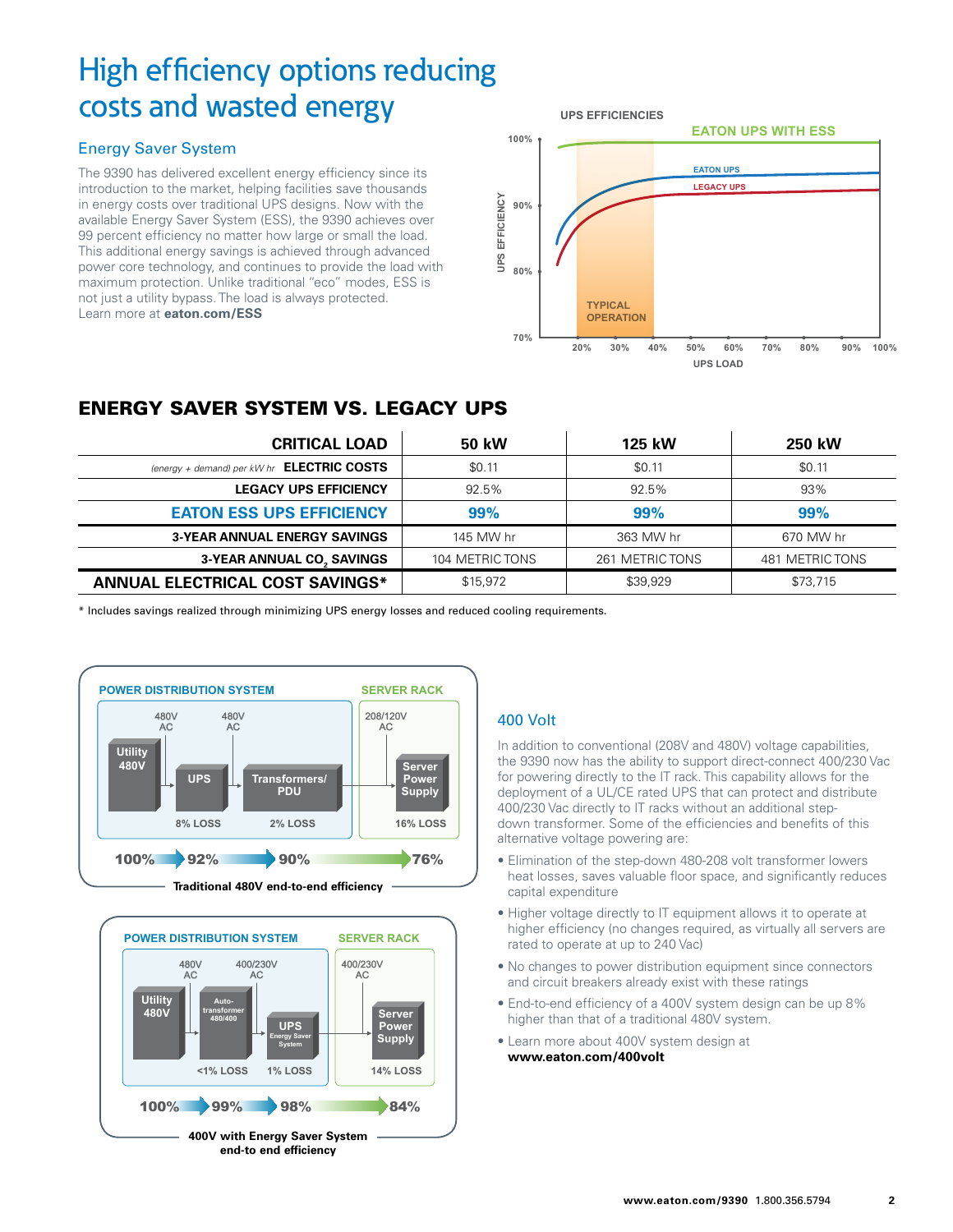### Scalable architecture meets your current and future load requirements

The 9390 supports up to 160 kVA to deliver power protection for small branch offices to large corporate data centers and communication networks. Up to four equivalent 9390 modules can be paralleled for additional capacity or redundancy, without having to utilize a central bypass cabinet. In all paralleling configurations, each UPS module operates independently yet is completely synchronized with the others. Parallel UPS modules can provide N+1, N+2 or greater redundancy.

#### Powerware Hot Sync technology: The culmination of power reliability

Eaton's patented Powerware Hot Sync® technology enables multiple UPSs to share the load equally, eliminating the transfer time when shifting the load from one module to the other. The load share control algorithms maintain adjustments to variations in the output power requirements.

When two or more UPSs operate in parallel for capacity and redundancy, Hot Sync addresses the two primary concerns of load sharing and selective tripping. To address these concerns for reliability – the degree of autonomy and the complexity of implementation – Hot Sync combines digital signal processing and an advanced control algorithm to provide automatic load sharing and selective tripping in a parallel system, as well as complete autonomy of the modules and a skillfully simple implementation.

#### Powerware Hot Sync wireless paralleling technology for capacity or redundancy

This two-module system shown below can be configured as 160 kVA N+1 redundant (320 kVA capacity with 36-inch tie cabinet). The width of this configuration is a compact 164.6 inches.

The 9390 achieves optimum reliability and flexibility with the following design features:

- Unlike other paralleling techniques, there is no system-level single point of failure
- Hot Sync systems are capable of paralleling for both redundancy and capacity
- By using a peer configuration as opposed to a master-slave configuration, Hot Sync ensures that each module is operating independently
- No added circuitry or components are required to be switched in to operate in parallel
- With thousands of successful systems installed globally, Hot Sync is a proven technology
- The output of multiple UPSs remains in phase so that static transfer switches connected between the separate distribution paths may change state seamlessly when necessary

Each parallel unit operates with its own battery string – if any unit goes offline or is taken down for maintenance, the remaining units support the load fully with their battery capabilities. If any battery string fails, the remaining strings continue to support the load – thus eliminating a key potential single point of system failure.

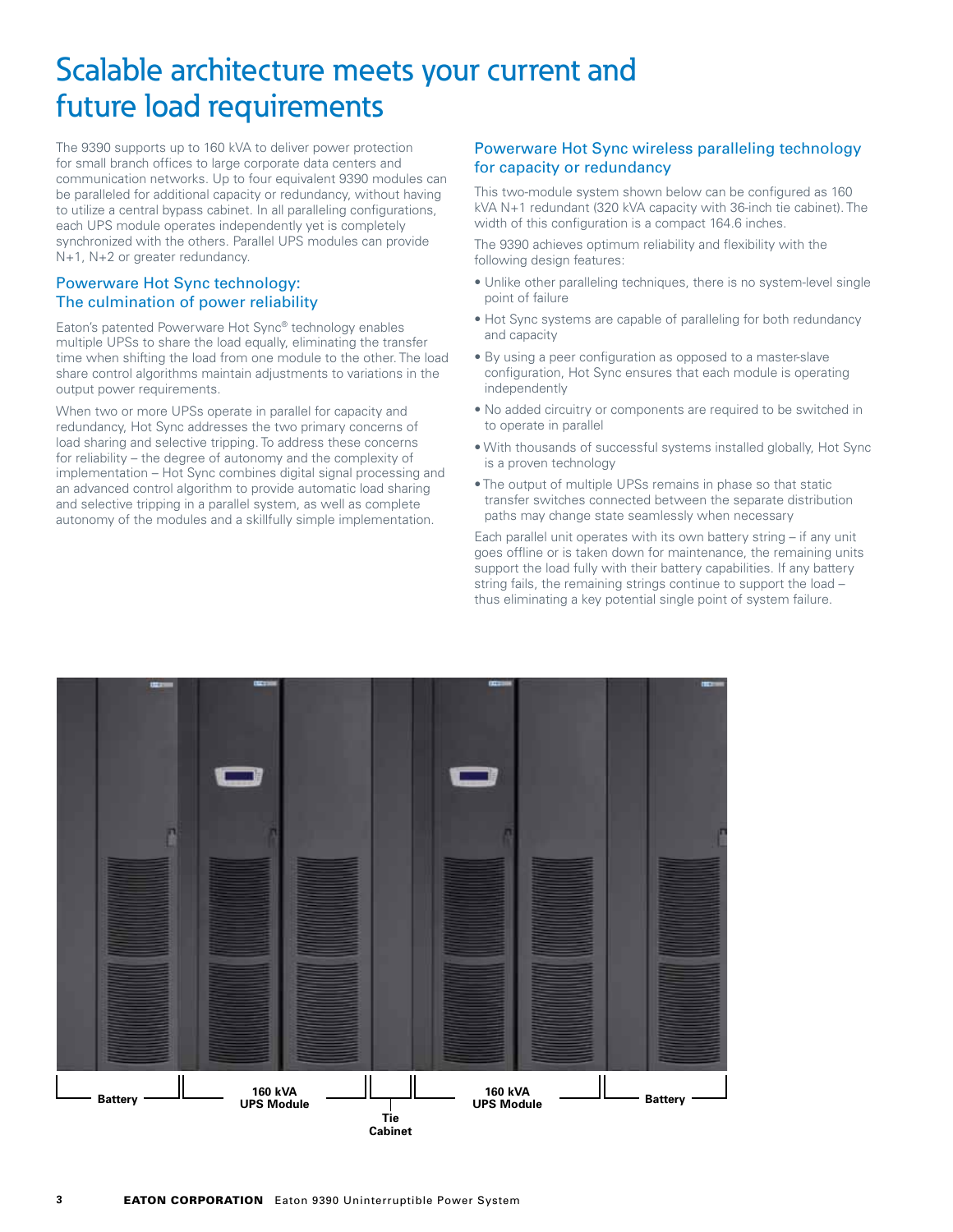### Flexible installation options expedite deployment and save valuable space

The 9390 offers the smallest footprint of any UPS in its class—35 to 50 percent smaller than competitive units. Cabling can enter the UPS from either the top or bottom of the cabinet to provide easier and flexible installation. And since the compact 9390 cabinet can be installed against back and side walls, you have more location options, installation is fast and easy, deployment cost is lower, and you save valuable data center space.

#### **Weight**

At \$.30 per pound, the 9390 averages a cross-country freight savings of over \$630. With a transformerless design, Eaton UPS solutions meet or exceed virtually all floor loading standards. And with this lower weight, units can be moved without heavy capital equipment and can fit in all standard freight elevators.

#### Retrofit applications

The 9390 is perfect for retrofit operations. When an existing UPS is exceeding capacity but has no room to expand, or when the service contract is expiring, the existing UPS can be removed and replaced with a 9390 that offers more power in less space.

#### Serviceability and accessibility

Being a pre-wired, integrated module, the 9390 saves time and cost of installation and cabling expenses because of standard top or bottom entry design. And with front access, the 9390 can be placed in a corner or against a wall—easily available for service and saving valuable space.

#### **Big power, small footprint**

**EATON 9390** Weight = 580 pounds 18.9 x 31.6 in.

#### Competition's

Weight = 2700 pounds 32.5 in. x 34.9 in.



#### Service Plans

| PowerTrust™<br><b>Eaton 9390 UPS Service Plans</b> | Value        | <b>ProActive</b> | <b>PowerTrust</b><br><b>PowerTrust</b> | <b>Preferred</b> | <b>Flex Contracts</b> |
|----------------------------------------------------|--------------|------------------|----------------------------------------|------------------|-----------------------|
| Parts and Labor for Electronics                    |              |                  |                                        |                  |                       |
| Parts and Labor for Batteries                      | Ο            | $\bullet$        | O                                      | O                |                       |
| 5x8 On-Site Corrective Maintenance                 |              |                  |                                        |                  |                       |
| 7x24 On-Site Corrective Maintenance                |              |                  |                                        |                  |                       |
| Next Business Day Response                         |              |                  |                                        |                  | <b>Custom</b>         |
| Eight-Hour Response                                |              |                  |                                        |                  | Service               |
| Four-Hour Response                                 |              | $\mathbf o$      | ο                                      | О                | Contracts             |
| Two-Hour Response                                  |              | $\mathbf{o}$     | Ο                                      | Ο                |                       |
| 5x8 UPS Preventive Maintenance Visit               | One per year | $\mathbf{o}$     | One per year                           |                  |                       |
| 7x24 UPS Preventive Maintenance Visit              | $\mathbf{o}$ | One per year     | Ο                                      | Two per year     |                       |
| Battery Preventive Maintenance Visit               | O            | $\mathbf{o}$     | One per year                           | Two per year     |                       |
| eNotify Remote Monitoring Service                  |              |                  |                                        |                  |                       |
| Discounted Spare Parts Kit, T&M, and Upgrades      |              | 30%              | 30%                                    | $30\%$           |                       |

- Included feature
- **o** Optional

#### Proven warranty and support services

Customers consistently rank Eaton services number one in quality. Eaton's comprehensive, world-class service solutions are designed to improve costs, uptime, reliability, power quality and safety. And with 240 field technicians in North America and 1,200 international authorized service providers, Eaton has more service personnel than any other UPS manufacturer.

#### **The standard factory warranty covers:**

- System warranty: One year parts / 90 days labor
- Battery warranty: Two years parts / 90 days labor

#### Extensive service options for enhanced reliability

For support beyond the warranty period, Eaton offers enhanced service options including onsite startup, corrective and preventive maintenance, battery solutions, training, remote monitoring and factory spare parts and upgrades. Customizable three-phase UPS services packages allow customers to select the plan that provides the right combination of system uptime, convenience and value.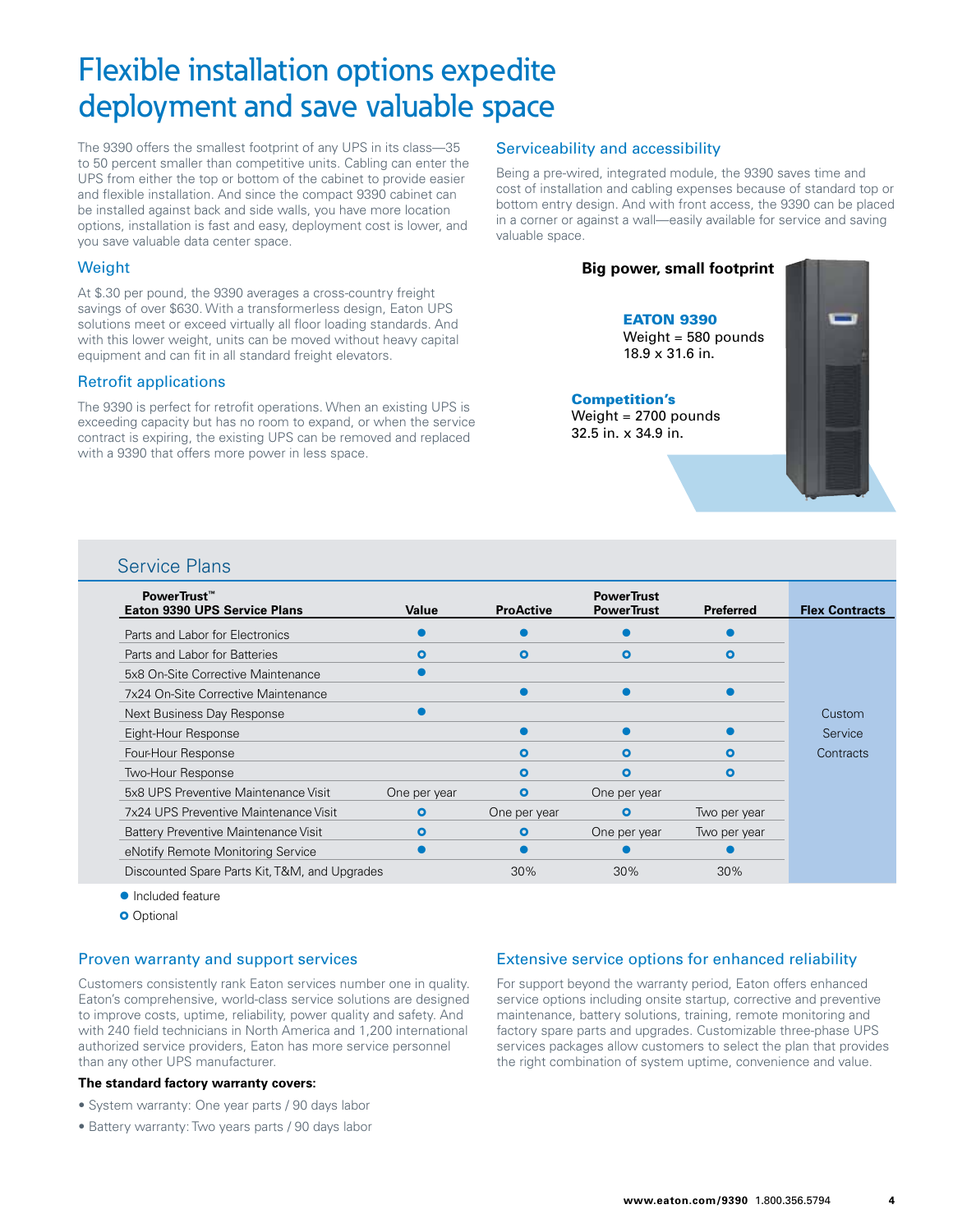### Performance features to maximize compatibility

#### Low input current THD enhances generator compatibility

Electronic devices and UPSs are built with some components that are non-linear. When voltage is applied to a circuit constructed of non-linear components, the circuit may not respond linearly (current may not follow the voltage in a linear manner). These components may even create frequencies other than the fundamental applied frequency (60 Hz).

These frequencies (harmonics) occur in odd multiplies of 60 Hz. The degree of occurrence is called total harmonic distortion (THD). If the power source can't respond to all frequencies demanded by the circuit, then further distortion of the applied voltage may occur—creating more complication. Every UPS produces a level of harmonics. Unchecked, harmonics can reduce overall power factor, cause sensitive devices to malfunction, prematurely age equipment, and cause screens and displays to flicker.

To avoid these negative effects, the 9390 uses a special input circuit that keeps current THD at less than 4.5% at full load without compromising efficiency. As a result, the 9390 transfers maximum power between the source and protected load and is exceptionally compatible with multiple power sources, especially auxiliary generators.

#### Power factor performance maximizes compatibility and meets high power factor load requirements

Power factor (PF) describes the slight phase shift between voltage applied to a circuit and current that the circuit draws in response to the applied voltage. The maximum power factor possible is unity (1.0), or no phase shift between the voltage applied and the circuit current response—maximum transfer of power between source and load. However, in the real world, the UPS must be able to accept power from and deliver power to circuits that have a wide range of power factors.

Older or worn equipment often results in lower power factor readings. Some new servers operate at unity power factor. Lightly loaded facilities such as brand new data centers, can often show leading power factor readings.

On output, the ultra high-speed switching pulse width modulation (PWM) inverter enables the 9390 to provide its full rated power capability to the load, down to 0.9 leading power factor without de-rating.

#### Double-conversion design offers highest available protection

Unlike other commercially available UPS technologies, the doubleconversion design completely isolates output power from all input power anomalies and delivers 100% conditioned, perfect sine wave output—regulating both voltage and frequency, providing protection from all nine common power problems.

Due to the 9390's built in high-efficiency capability, it operates in a consistent, efficient status without compromising power protection. Even when presented with the most severe power problems, power output remains stable with the 9390. Output voltage THD is held within two percent of nominal specification for linear loads, within five percent for non-linear loads—making the 9390 ideal for supporting equipment that is sensitive to a distorted voltage input as a result of harmonic loads. In the event of a utility power failure, there is no delay transferring to backup power.

#### Advanced battery management optimizes battery performance and service life

The 9390 UPS offers innovative technologies to maximize the health and service life of its internal and external batteries:

- ABM technology uses a unique three-stage charging technique that significantly extends battery service life and optimizes recharge time when compared to traditional trickle charging
- Temperature-compensated charging monitors battery temperature and adjusts the charge rate accordingly, which properly charges the battery and greatly extends battery life
- An integrated battery management system tests and monitors battery health and remaining lifetime, providing user notification to guide preventive maintenance



#### LOAD Power Factor RANGE Chart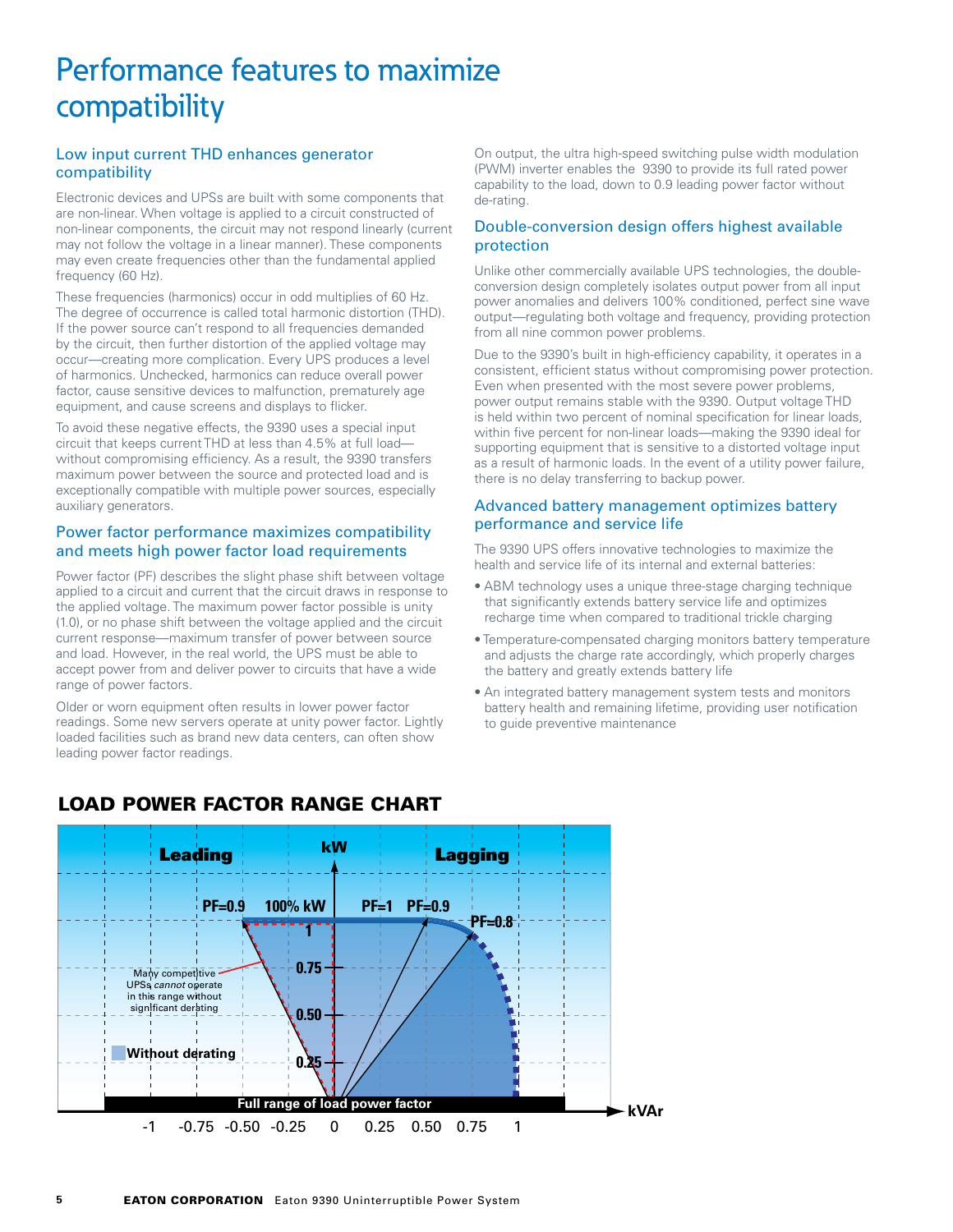### Connectivity options for up-to-date system status and integration

#### Enhanced communication capabilities

The 9390 UPS is equipped with a variety of standard communications features for network connectivity and remote management applications, including:

- RS-232 serial port
- Four X-Slot® communication bays
- Relay output contacts
- Two programmable signal inputs
- Remote emergency power-off (REPO)

#### Easy network connectivity and monitoring

#### **ConnectUPS-X card**

The ConnectUPS-X Web/SNMP X-Slot card connects the 9390 directly to an Ethernet network and the Internet and enables graceful shutdown of multiple computers over the network. The ConnectUPS-X Web/SNMP also features a three-port switching hub.

#### **Modbus® card**

The Modbus card is an X-Slot device that allows continuous, real-time monitoring of the 9390 through a Building Management System (BMS) or industrial automation system.

#### **Relay interface cards**

The relay interface card for the X-Slot enables remote UPS shutdown and provides isolated dry contact Form-C relay outputs for utility failure, low battery, UPS alarm/OK, and on bypass.

#### **Environmental Monitoring Probe**

The environmental monitoring probe (EMP) works with the 9390 and ConnectUPS-X card to remotely monitor ambient temperature and relative humidity of the remote environment. The EMP can also be configured to provide status of two additional contact devices such as smoke detectors or open-door sensors.

#### **Power Xpert® Gateway Series cards**

Power Xpert Gateway Series X-Slot cards provide Web-enabled, real-time monitoring of UPSs, PDUs and RPPs through standard onboard Web pages, Power Xpert software or third-party software.

#### **Power Xpert meters**

Power Xpert meters combine state-of-the-art technology with next-generation power diagnostics, data trending and performance benchmarking with a twist-and-click LCD display.

#### Centralized control and visibility

The 9390 UPS is shipped with the Eaton Software Suite CD. The software suite includes the following applications, as well as a user-friendly wizard to guide users through software selection and installation:

- Intelligent Power Manager and LanSafe® power management software
- PowerVision® UPS performance analysis and monitoring software (30-day trial version)
- NetWatch network monitoring software

#### eNotify Remote Monitoring

Eaton's eNotify Remote Monitoring Service provides 24x7 realtime monitoring of the 9390 and battery systems and alerts both service technicians and the customer when a problem is detected. Proactive monitoring enables technical experts to respond immediately to more than 40 alarm conditions and, in many cases, resolve issues remotely with minimal or no downtime. Additional eNotify benefits include:

- One-way outbound status and event e-mails for security and reliability
- Fast diagnosis and notification of critical alarms
- Monthly customer reports including power event logs and overall UPS and battery health summaries



*ConnectUPS-X Web/ Modbus card Relay Interface cards Power Xpert Gateway SNMP X-Slot card*



*Card 2000*







*Enviromental Monitoring Probe*



*LanSafe Foreseer ® Intelligent Power PowerVision eNotify Manager*







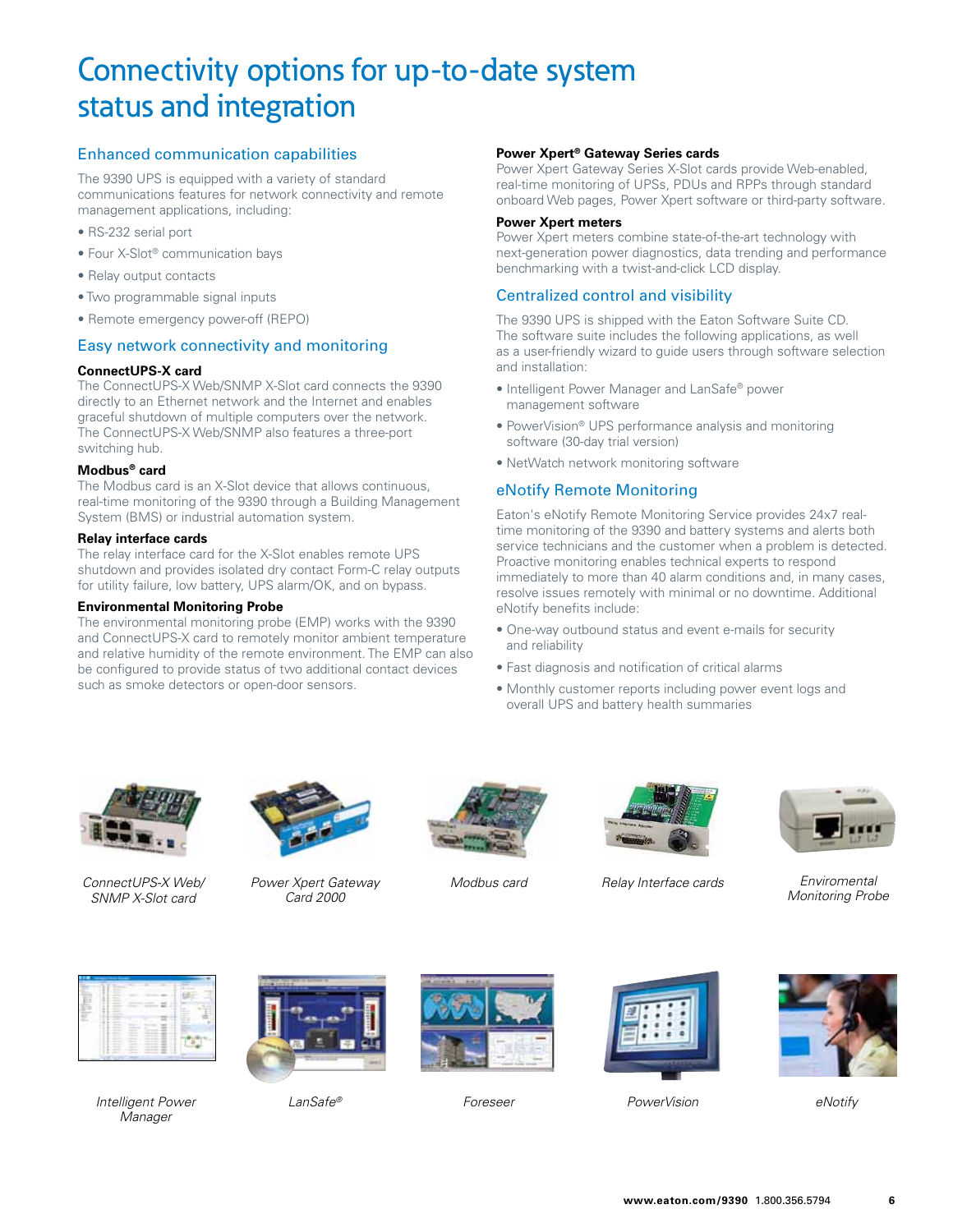## Available Integrated Cabinets

#### A full line of unified power distribution accessories

#### Integrated Battery Cabinet (IBC)

Eaton offers two versions of battery cabinets which line-up and match the 9390; the IBC-S and the IBC-L, each offering a wide array of runtimes. See eaton.com/9390 for options and runtime calculations.

#### **Flexibility**

- A variable battery bus accommodates 384 to 480V configurations, so the battery capacity can be matched to your exact runtime requirements – either a specific runtime, an extended runtime, an extension to an existing battery, or legacy battery installations
- Daisy chain up to four cabinets together for extended runtimes
- Remote configurations are available
- Front access only design and top/bottom cable entry provides installation flexibility and enhances servicing



**IBC-S with door opened**

**IBC-L**



**40-80 kVA IDC Bypass/transformer/ distribution cabinet**

#### Integrated Distribution Cabinet (IDC)

The Eaton IDC is specifically designed to compliment the 9390. With this optional cabinet, Eaton offers a complete, one-stop shop for power protection and distribution solutions that is easy to design, install, customize and manage – while delivering pay-as-yougrow scalability for future expansion.

#### **Features**

- Two, three or four-breaker maintenance bypass
- Transformer options up to K20
- (2) 42-pole panelboards

#### Or

- (1) 42-pole panelboard and up to (3) 250A distribution breakers Or
- Up to (6) 250A distribution breakers
- Line and match or remote
- Casters and leveling feet
- Panelboards come with individual 225A main breaker
- Neutral rated for harmonic loads (200%)
- Distribution breakers are Eaton JG electronic trip
	- Two electronic sensors available 100A and 250A
	- 100A settings 40-100A trip (eight settings)
	- 250A setting 100-250A trip (eight settings)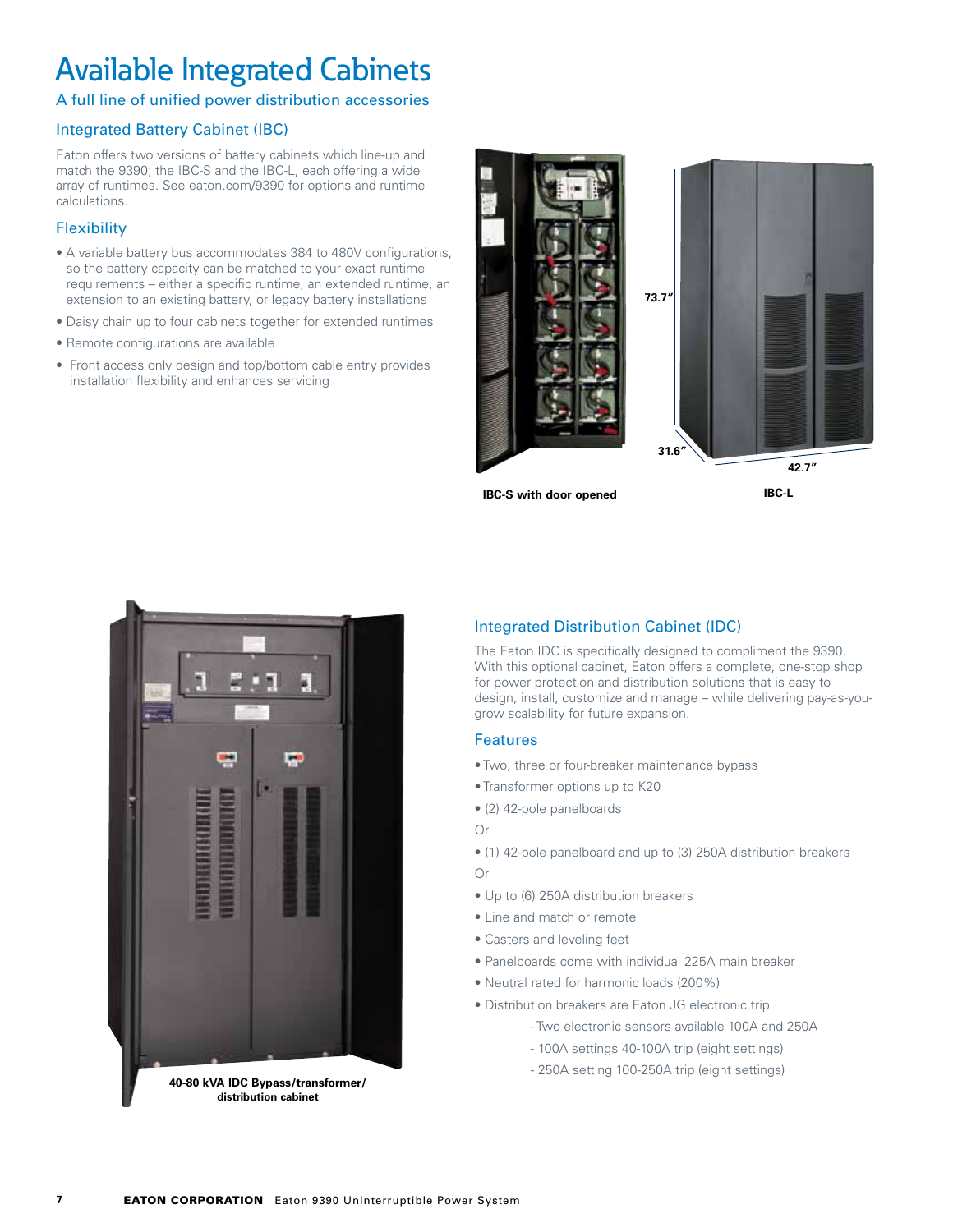#### Integrated Accessory Cabinets (IAC) for customizable configurations

Eaton offers several configurations of Integrated Accessory Cabinets (IAC) for use with the 9390 UPS.

The IAC is primarily available in two forms – either a 200 mm (8") sidecar bolted to the UPS (maintenance bypass or tie) or a 570 mm (22.5") free-standing cabinet (maintenance bypass, tie or distribution). The size of the IAC is primarily dependant on function and rating.

#### IAC-SB and IAC-B Maintenance bypass

Maintenance bypass configuration (MBP) and maintenance isolation (MIS) breakers enable power to completely bypass the UPS power module. The module can then be serviced safely or replaced without interrupting power to critical systems. An optional bypass breaker (BIB) and rectifier input breaker (RIB) provide a single wiring point input to the UPS as well as a convenient method for removing power from the UPS when using maintenance bypass to supply the load.

#### Features

**160 kVA 480V IAC-SC**

- Two, three or four-breaker maintenance bypass
- No internal transformers
- Smallest cabinet ships bolted to UPS (IAC-SB)
- Large cabinet can be remotely located (IAC-B)

#### IAC-ST and IAC-T Tie Cabinet

- Parallel UPS tie cabinet (redundant). See one-line diagram on next page.
- Two-breaker tie with maintenance bypass (IAC-T only)
- Two-breaker tie-with main output
- Two-breaker tie
- Wall-mounted maintenance bypass, tie and distribution panels are also available

#### IAC-D Distribution Cabinet

- Used to add (2) additional 42-pole panelboards Or
- (1) 42-pole panelboards and up to (3) 250A distribution breakers Or
- Up to (6) 250A distribution breakers
- Line and match or remote
- Casters and leveling feet
- Panelboards come with individual 225A main breaker
- Neutral rated for harmonic loads (200%)
- Distribution breakers are Eaton JG electronic trip
	- Two electronic sensors available 100A and 250A
	- 100A settings 40-100A trip (eight settings)
	- 250A setting 100-250A trip (eight settings)

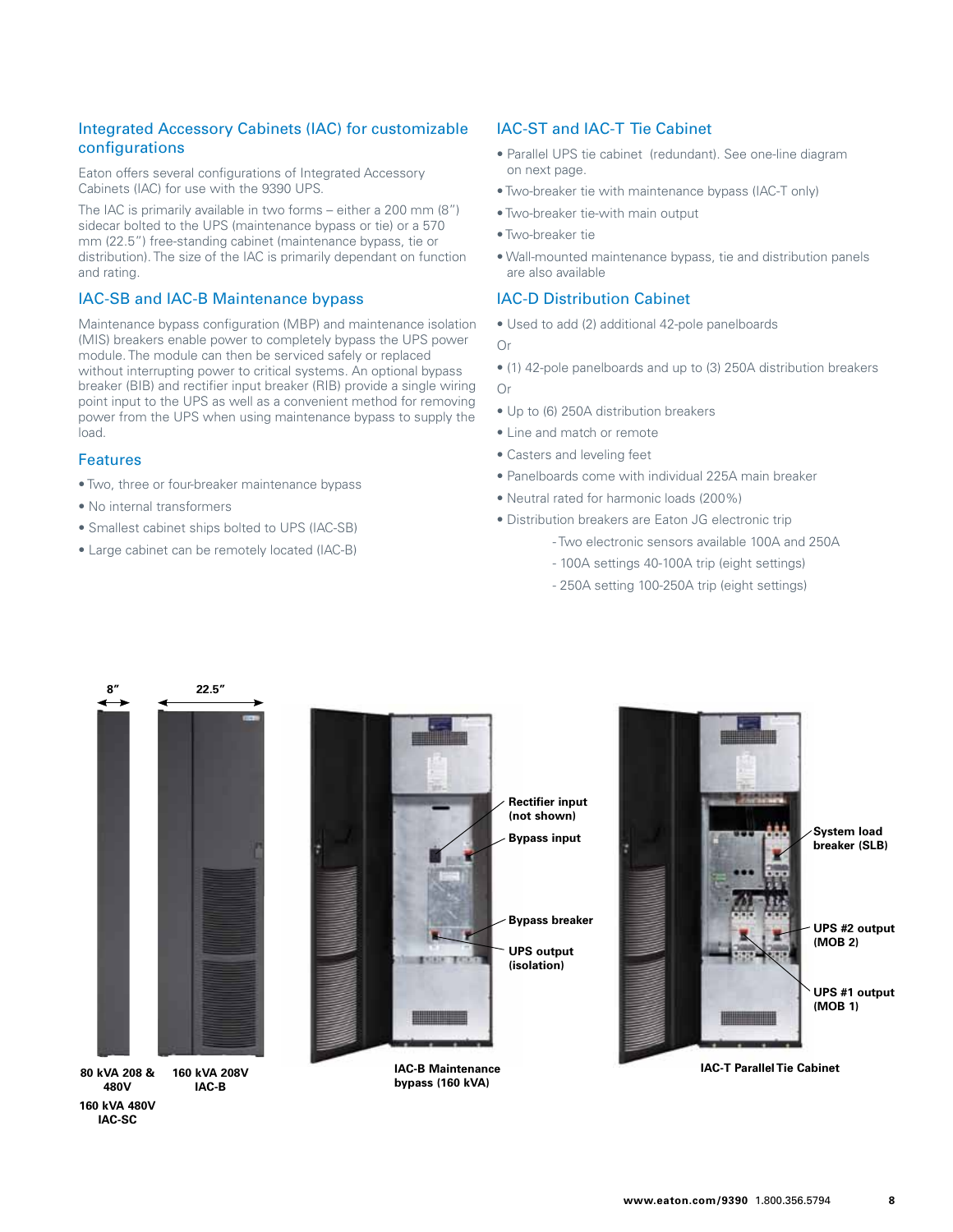#### Accessory cabinet dimensions and weight

| <b>Accessory cabinet</b>    | IBC-S                          | IBC-L                | IAC-B                          | IAC-T                          |
|-----------------------------|--------------------------------|----------------------|--------------------------------|--------------------------------|
| 20-80 kVA (H x W x D, in)   | 73.7 x 22.5 x 31.6             | 73.7 x 42.7 x 31.6   |                                | 73.7 x 22.5 x 31.6             |
| 20-80 kVA (weight)          | Up to 2445 lb                  | Up to 4835 lb        |                                | Up to 540 lb                   |
| 100-160 kVA (H x W x D, in) | $73.7 \times 22.5 \times 31.6$ | 73.7 x 42.7 x 31.6   | $73.7 \times 22.5 \times 31.6$ | $73.7 \times 22.5 \times 31.6$ |
| 100-160 kVA (weight)        | Up to 2445 lb                  | Up to 4835 lb        | Up to 700 lb                   | Up to 700 lb                   |
| <b>Accessory cabinet</b>    | IAC-D                          | M90 MBS              | <b>MTC</b>                     | IDC.                           |
| 20-80 kVA (H x W x D, in)   | 73.7 x 22.5 x 31.6             | Up to 73 x 24 x 11.5 | Up to 90 x 36 x 11.5           | $73.7 \times 35.6 \times 31.6$ |
| 20-80 kVA (weight)          | Up to 420 lb                   | Up to 500 lb         | Up to 500 lb                   | 1200 lb (maximum)              |
| 100-160 kVA (H x W x D, in) | $73.7 \times 22.5 \times 31.6$ | Up to 90 x 36 x 11.5 | Up to 90 x 36 x 11.5           | $73.7 \times 42.7 \times 31.6$ |
| 100-160 kVA (weight)        | Up to 420 lb                   | Up to 775 lb         | Up to 775 lb                   | 2185 lb (maximum)              |

### **IDC TECHNICAL SPECIFICATIONS<sup>1</sup>**

#### 9390 Integrated Distribution Cabinet General characteristics

| Installation          | Line up and match to UPS<br>Front access only |
|-----------------------|-----------------------------------------------|
| Color                 | Same as UPS                                   |
| Construction          | <b>NEMA 1 ventilated</b>                      |
| Input voltage         | 208, 480V                                     |
| <b>OUTPUT VOLTAGE</b> |                                               |
| Isolation             | 208, 208/120V                                 |
| <b>Distribution</b>   | 208/120V                                      |
| <b>CERTIFICATION</b>  |                                               |
| Safety                | <b>UL 1778</b>                                |
| Markings              | UL, CUL                                       |
| <b>USER INTERFACE</b> |                                               |
| Cable entry           | Top or bottom                                 |
| Remote monitoring     | <b>Optional</b>                               |
| TRANSFORMER OPTION    |                                               |
| Electrostatic shield  | Standard                                      |
| Insulation            | 150°C Rise, Class H                           |
| Impedance             | 5% (maximum)                                  |
| K-fartor              | K-1 (standard): K13, K20 (ontional)           |

#### POWER DISTRIBUTION OPTION -PANELBOARD DISTRIBUTION

| Quantity                     | 2 (maximum)                    |
|------------------------------|--------------------------------|
| Voltage                      | 208/120V                       |
| Main breaker                 | 225A, 65 kAIC                  |
| Circuits                     | 84 (maximum)                   |
| <b>Distribution breakers</b> | (in lieu of panelboards)       |
| Quantity                     | 6 (maximum)                    |
| Voltage                      | 208/120V                       |
| Size                         | 250A, 65 kAIC, adjustable trip |
|                              |                                |

#### Maintenance bypass option

Maintenance bypass Optional; 2, 3 or 4 breaker configuration

1. Due to continuing product improvements, specifications are subject to change without notice.

| Cable entry       | Top or bottom |
|-------------------|---------------|
| Remote monitoring | Optional      |

| Electrostatic shield     | Standard                            |  |
|--------------------------|-------------------------------------|--|
| Insulation               | 150°C Rise, Class H                 |  |
| Impedance                | 5% (maximum)                        |  |
| K-factor                 | K-1 (standard); K13, K20 (optional) |  |
| <b>Compensation taps</b> | 2-FCAN, 4-FCBN standard             |  |
| Overload protection      | Standard                            |  |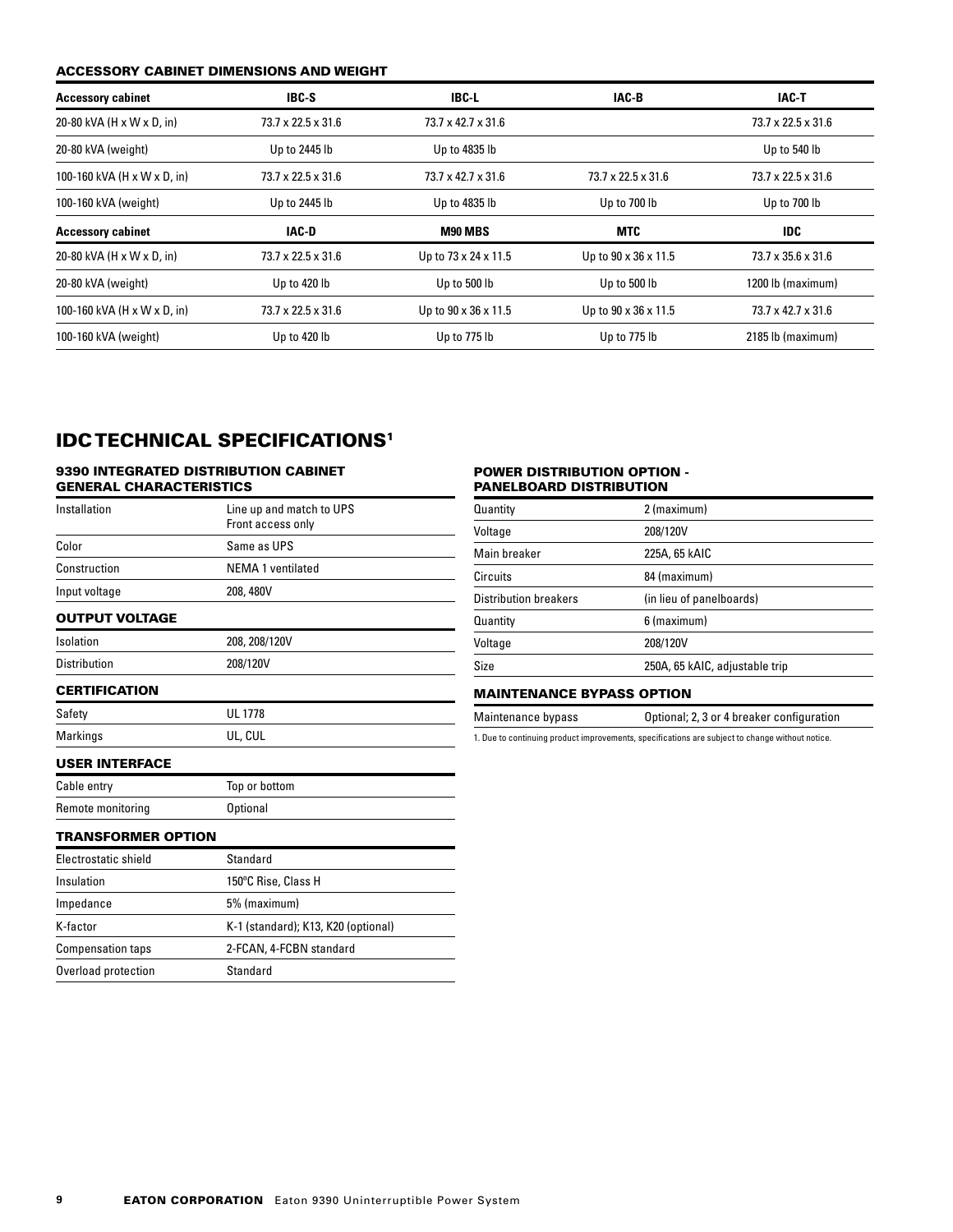### A closer look inside the 9390





**100-160 kVA**